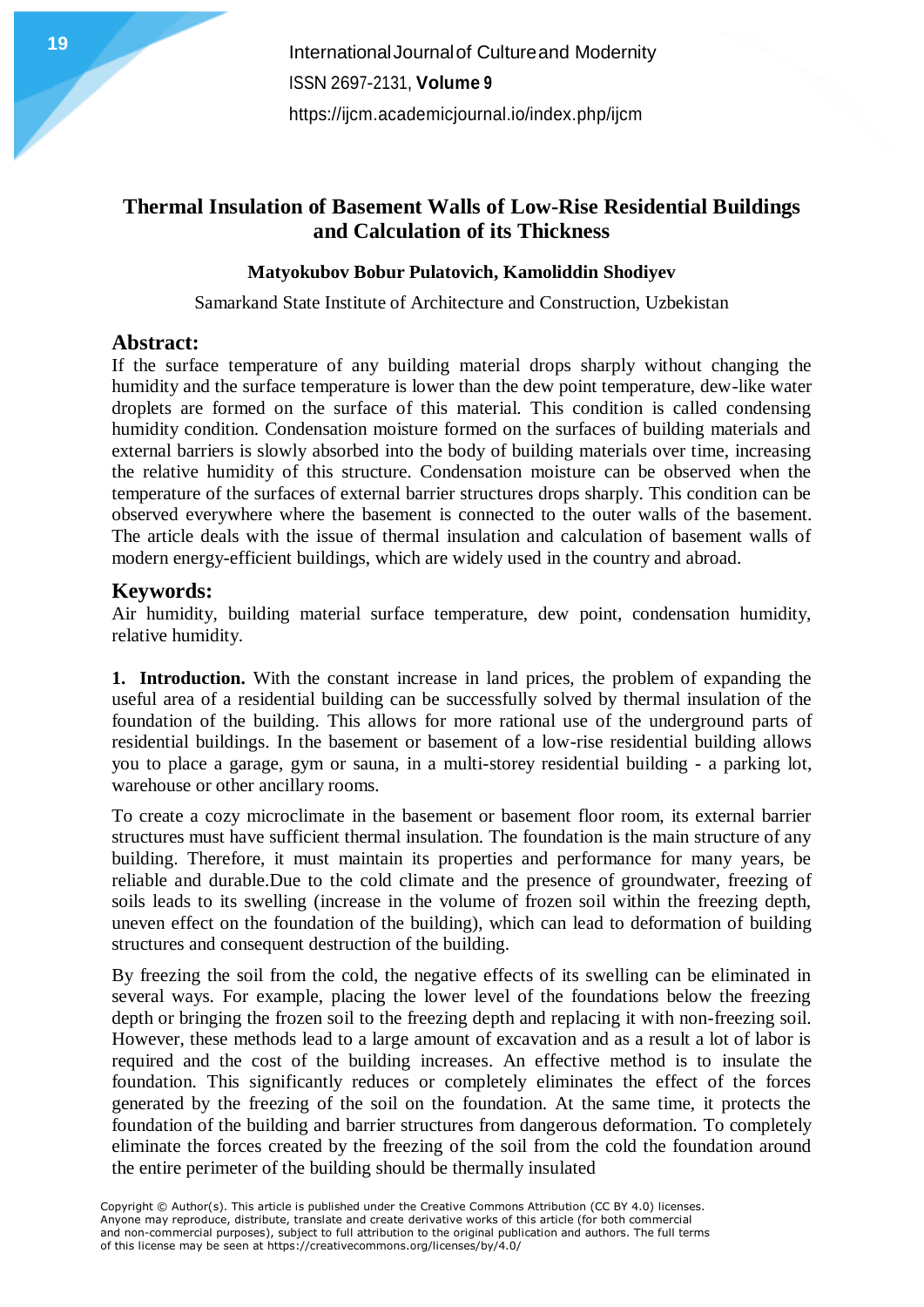The ingress of moisture into the body of the foundation structure not only contributes to its premature failure, but also to the deterioration of the thermal protection properties of the foundation structure. If the basement walls are not insulated from the effects of moisture and low temperatures, up to 20% of all heat loss in the building falls on the basement or basement floor zone.

**2. The main part.** High-quality thermal insulation of basement walls allows to turn the underground structure into a heat accumulator, which provides a constant comfortable temperature in winter and summer. Thermal insulation of the foundation helps to significantly reduce heat loss through it. Protects walls from condensation, mold and fungus. Thermal insulation of the external barrier structures of the basement floor room allows to maintain a room temperature of  $5{\text -}10$  °C without additional heating. Currently, thermal insulation of basement walls is carried out using more expanded polystyrene-based materials and less - fibrous materials. These materials provide adequate thermal insulation. But their use has a number of drawbacks in itself - it is labor-intensive and not efficient enough. In particular, these materials, which have a very high degree of absorption of water into their body, should be protected from the effects of soil moisture with a reinforced waterproofing layer. However, in such constructions, the waterproofing layer itself is required to be protected from the external mechanical effects of the soil. For example, to protect the waterproofing layer of the basement walls, an additional half-brick protective wall is built from the bottom of the basement exterior walls at its entire height, resulting in a more complex construction and costly building.

If the thermal insulation of the basement walls of the building solves several problems at once, such a solution is a more effective solution:

- $\triangleright$  provides thermal insulation of the basement or basement directly;
- $\triangleright$  in addition, the basement or basement protects the outer walls of the floor from moisture;
- $\triangleright$  protects waterproofing from mechanical damage. As a result, the main requirements for thermal insulation materials used for thermal insulation of the basement or attic floor of a building remain such parameters as compressive strength and moisture resistance.

For thermal insulation of underground parts of buildings, taking into account the difficult working conditions resulting from the constant interaction of the basement or the outer walls of the basement with groundwater and groundwater, as well as mechanical loads caused by freezing of the ground from cold and It is difficult to find an analogue of the ground pressure extruded URSA XPS EPS plates. The material has low thermal conductivity and water absorption coefficient, high strength properties. The thermal conductivity of URSA XPS does not decrease even when operating in a humid environment. Because a very small amount of water is absorbed into his body. This ensures a comfortable temperature and humidity regime inside the heat-insulated basement or basement floor room. The closed porous structure of extruded polystyrene URSA XPS and the surface properties of the material prevent capillary moisture permeability and ensure minimal moisture absorption even under hydrostatic pressure conditions. Extruded polystyrene URSA XPS can be used in direct contact with ground and groundwater. URSA XPS plates have high resistance to cyclic temperature changes, providing frost resistance up to 500 cycles. Such a material, which retains its mechanical and thermal insulation properties, allows its use in the construction of basement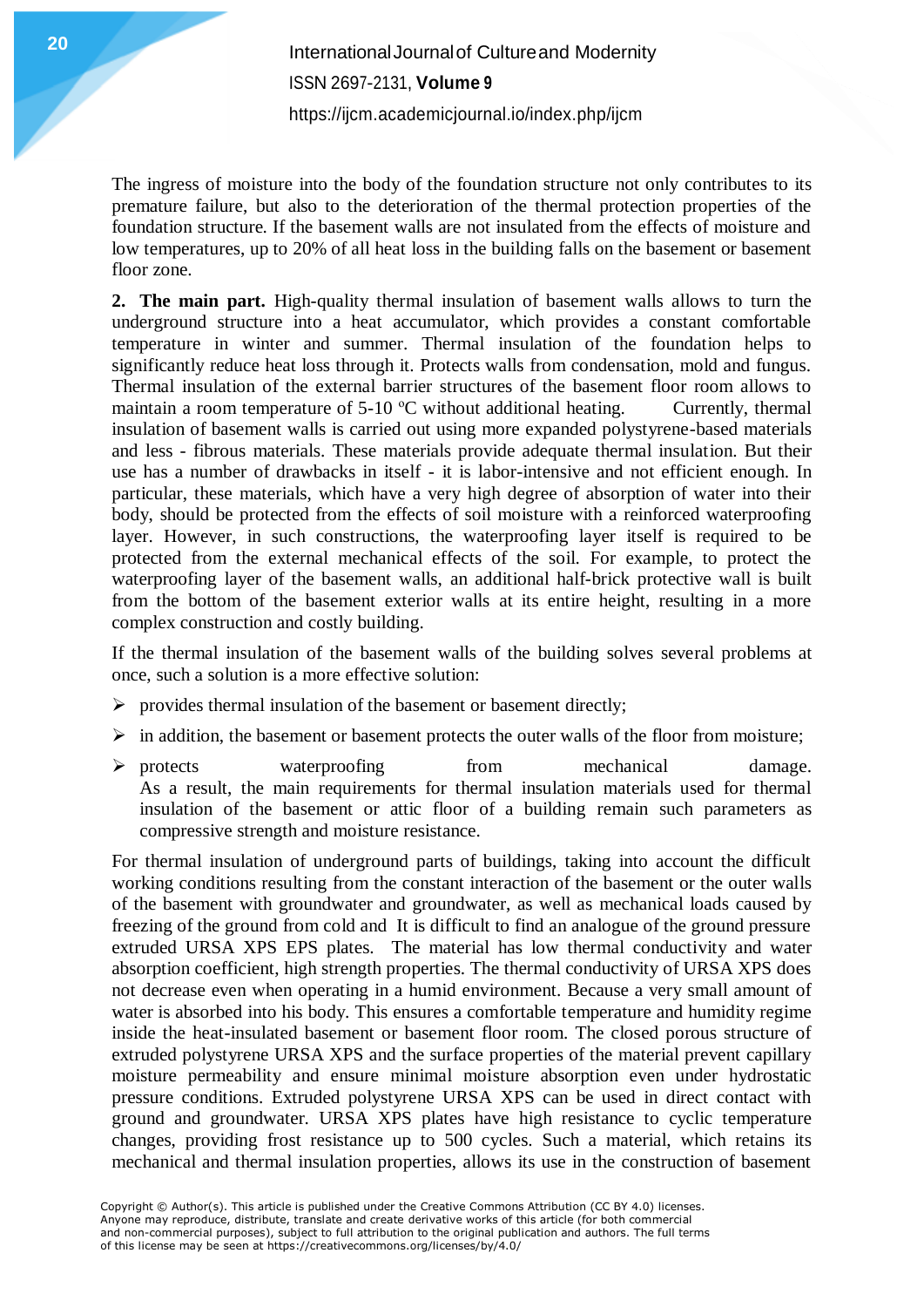or basement floor external walls, which are affected by frequent changes in temperature regimes. Despite the organic nature of the raw material, URSA XPS materials are absolutely resistant to the effects of organic acids released by microorganisms. Therefore, this material can be used in structures in direct contact with soil and vegetation.

The high deformation-strength properties of plates made of extruded polystyrene foam allow to accept short-term distributed load up to 50 t / m2. The materials retain their stable physical and mechanical properties, shape and size for at least 50 years. The combination of physical and mechanical properties of URSA XPS slabs prevents freezing of the foundation body and the base soil.

When underground structures are protected with extruded polystyrene foam boards, it significantly increases the long-term durability of the waterproofing membrane, which protects the structures from the ingress of groundwater and moisture. Extruded polystyrene foam boards mounted on the waterproofing layer protect the waterproofing layer from premature failure, temperature changes and mechanical damage during ground movement. Thus, thermal insulation of the foundation not only helps to make efficient use of the space of the underground rooms, but also prolongs the life of the whole building. The level of thermal protection of buildings is determined by the project assignment. When designing the level of thermal protection of a building above the first level, it is allowed to take the value of the first level for some enclosing structures. However, it is necessary to increase the thermal resistance of another structure or several barrier structures. In addition, the total amount of heat lost through all external barrier structures must not exceed the amount calculated for the accepted thermal protection level.

The degree-day value of the heating season  $D_d$  for the construction site is determined by the following formula:

$$
D_d = (t_B - t_{om.nep.}) \cdot Z_{om.nep.}
$$
 (1)

Here  $t<sub>B</sub>$  - estimated room temperature in the room,  $\circ$  C. Parameter of the microclimate in the room;

, *от*.*пер*. *<sup>t</sup> <sup>Z</sup>от*.*пер*. - the average temperature during the period when the outside air temperature is  $\leq 10$  ° C, respectively, and its duration in days.

The required value of the resistance to heat transfer is determined from table  $R_0^{\text{TP}}$  2b [2] based on the values of the degree-day  $D_d$  index of the heating season according to the "Second level of thermal protection".

$$
R_0^{\text{TP}} = a \cdot D_d + b \tag{2}
$$

The total resistance  $R_0$  to the heat transfer of the external barrier structure shall not be less than the required value of the heat transfer resistance  $R_0^{\text{TP}}$ .

The total resistance of the external barrier structure to heat transfer is determined by the following formula: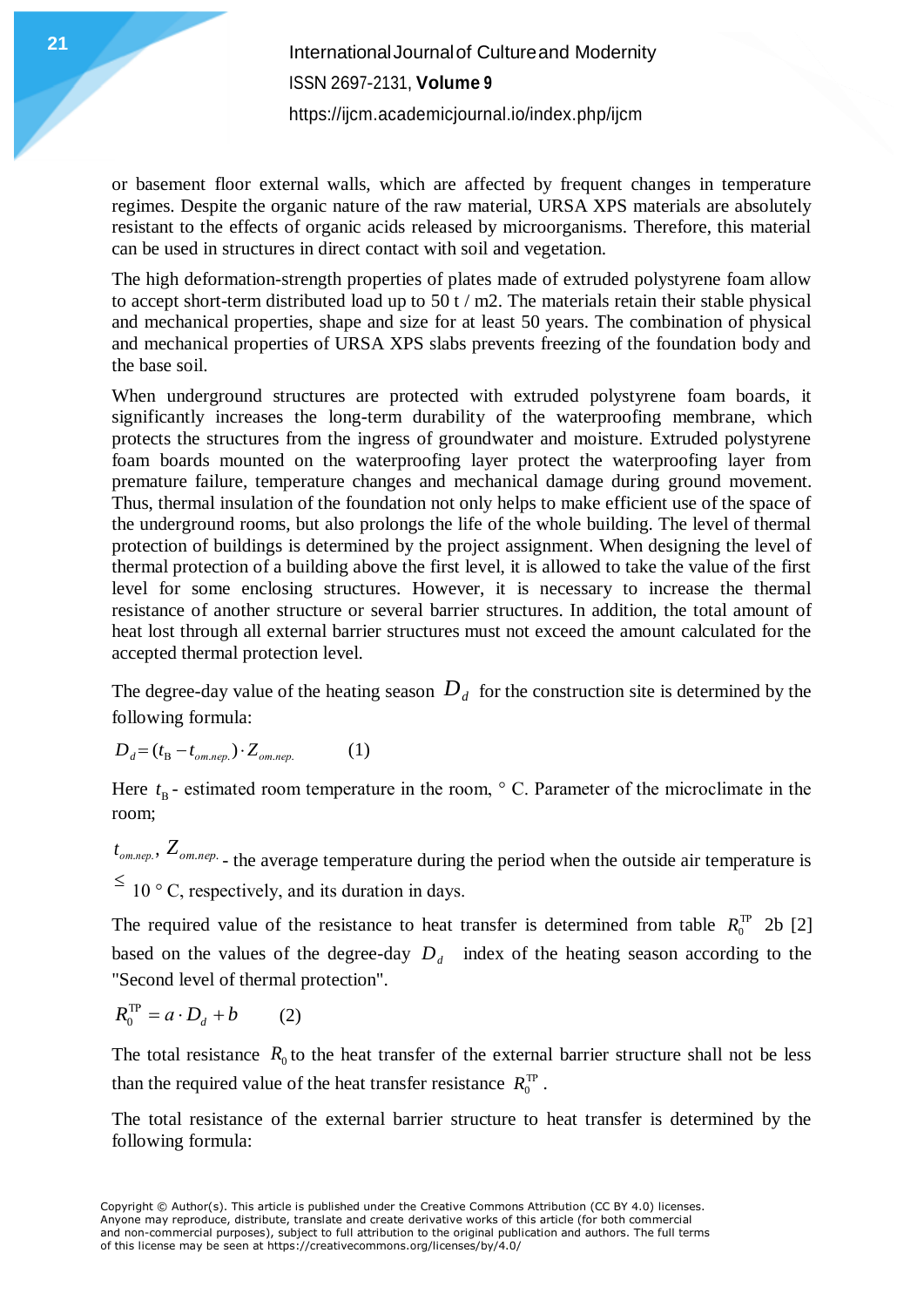$$
R_0 = \frac{1}{\alpha_{\rm B}} + R_{\rm K} + \frac{1}{\alpha_{\rm H}}\tag{3}
$$



where  $\alpha_{\rm B}$ -is the heat transfer coefficient of the inner surface of the outer barrier structure, determined according to table 5 \*

 $\alpha_{\text{H}}$ - is the heat transfer coefficient of the outer surface of the external barrier structure, determined according to Table 6 [2].

 $R_{K}$  - is the thermal resistance of the external barrier structure, the sum of the heat transfer resistances of its constituent layers, determined by the following formula:

$$
R_{\rm K} = \frac{\delta_1}{\lambda_1} + \frac{\delta_2}{\lambda_2} + \frac{\delta_3}{\lambda_3} + \frac{\delta_4}{\lambda_4} \tag{4}
$$

where  $\delta$ -is the layer thickness according to the project;

 $\lambda$ -layer material thermal conductivity (material characteristic).

**Calculation of thermal insulation thickness.** Calculation of the thickness of the thermal insulation layer of extruded polystyrene URSA XPS for thermal insulation of warm basement walls of a residential building built in Taylak district of Samarkand region. The basement walls are a monolithic reinforced concrete foundation with a thickness of 400 mm (Fig. 1).

**Figure 1. Thermal insulation of heated basement walls:** 1-basis ground; 2 sheben pavement; 3 concrete pavement; 4 waterproofing; 5-extruded polystyrene foam; 6 basement floor; 7 foundation base; 8 foundations; 9 walls; 10- wall thermal insulation layer; 11 wall plaster; 12 flat asbestos cement sheet barrier; 13-tsokol; 14-otmostka; 15 sandy bedding; 16 refilled

We determine the degree-day value of the heating season for a construction site using the following formula:

$$
D_d = (t_B - t_{om.nep.}) \cdot Z_{om.nep.}
$$

By default:

- $\triangleright$  construction site Samarkand region, Taylak district;
- $\triangleright$  The purpose of the building residential and public building;
- $\triangleright$  calculated air temperature in the room according to table 1 in [2],

$$
\leftarrow t_{\rm B} = 20^{\circ}C;
$$

- $\triangleright$  relative humidity of indoor air according to Table 1 in [2], 55%;
- In Table 4 in [1] we record the data on the value of the average temperature  $t_{om.nep.}$  and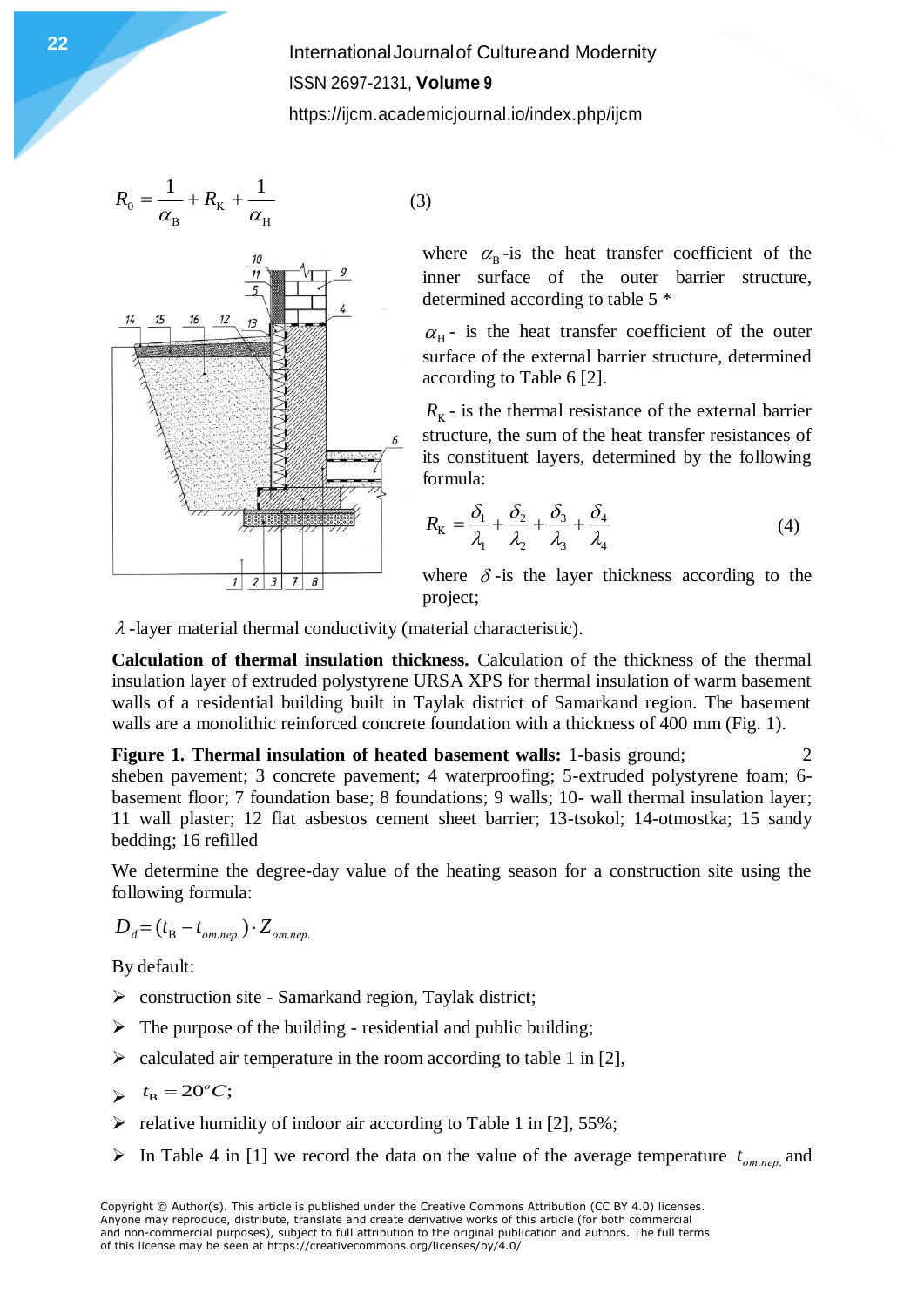> the duration of these periods (per day)  $Z_{om.nep}$ , respectively, for periods when the outside air temperature  $t \leq 8^{\circ}C$  and  $t \leq 12^{\circ}C$  in Samarkand region, Taylak district:

- For periods with  $t \leq 8^{\circ}C$ , the average temperature  $t_{om. nev} = +3.1^{\circ}C$ ,  $\sigma_{\text{on.}nep.}$  = +3,1<sup>o</sup> C, duration is 172 days;
- ightharpoonup temperature  $t_{om.nep.} = +4.8$ °C,  $f_{om.nep.} = +4,8^{\circ}C$ , for periods with  $t \leq 12^{\circ}C$  is 133 days.
- $\triangleright$  on the basis of these values we determine the value of the average temperature  $t_{om.nep.}$  for periods with  $t \leq 10^{\circ}C$  and the duration of these periods (per day)  $Z_{om.nep}$ :

$$
t_{om.nep.} = \frac{3,1+4,8}{2} = 3,95^{\circ}C
$$
 and  $Z_{om.nep.} = \frac{133+172}{2} = 152,5 \approx 153$  in a day

 $\triangleright$  humidity regime of the room - moderate.

Using formula 1, we determine the value of the degree-daily indicator  $D_d$  of the heating season for Samarkand region, Taylak district:

$$
D_d = (t_B - t_{om.nep.}) \cdot Z_{om.nep.} = (20 - 3.95) \cdot 153 = 2455
$$
 degrees per day.

We determine the required value of resistance to heat transfer  $R_0^{\text{TP}}$  using the following formula

$$
R_0^{\text{TP}} = a \cdot D_d + b
$$

For housing, health and children's facilities, schools, boarding schools, hotels and dormitories,  $a = 0.00035$  and  $b = 1.4$  are assumed to be equal.

$$
R_0^{\text{TP}} = a * D_d + b = 0,00035 * 2455 + 1,4 = 0,86 + 1,4 = 2,26 \text{ } m^2 \cdot {^oC} / {^vD}.
$$

The total resistance of the external barrier structure to heat transfer is determined by the following formula:

$$
R_0 = \frac{1}{\alpha_{\rm B}} + R_{\rm K} + \frac{1}{\alpha_{\rm H}}\tag{3}
$$

where we determine the heat transfer coefficient of the inner surface of the  $\alpha_{\rm B}$ -outer barrier structure according to table 5  $\alpha_{\rm B} = 8.7$  BT/( $M^{\circ}$ C) [2].

 $\alpha_{\rm H}$  is the heat transfer coefficient of the outer surface of the outer barrier structure according to table 6,  $\alpha_{\rm H} = 23 \,\rm BT/(m^o C)[2]$ .

URSA XPS extruded polystyrene board used to cover a basement or basement floor may be wet. There are 2 ways to measure wet conductivity.

1. Experimental. The method for determining the calculated values of thermal conductivity of building materials under operating conditions is given in Appendix E of SP 23-101-2004-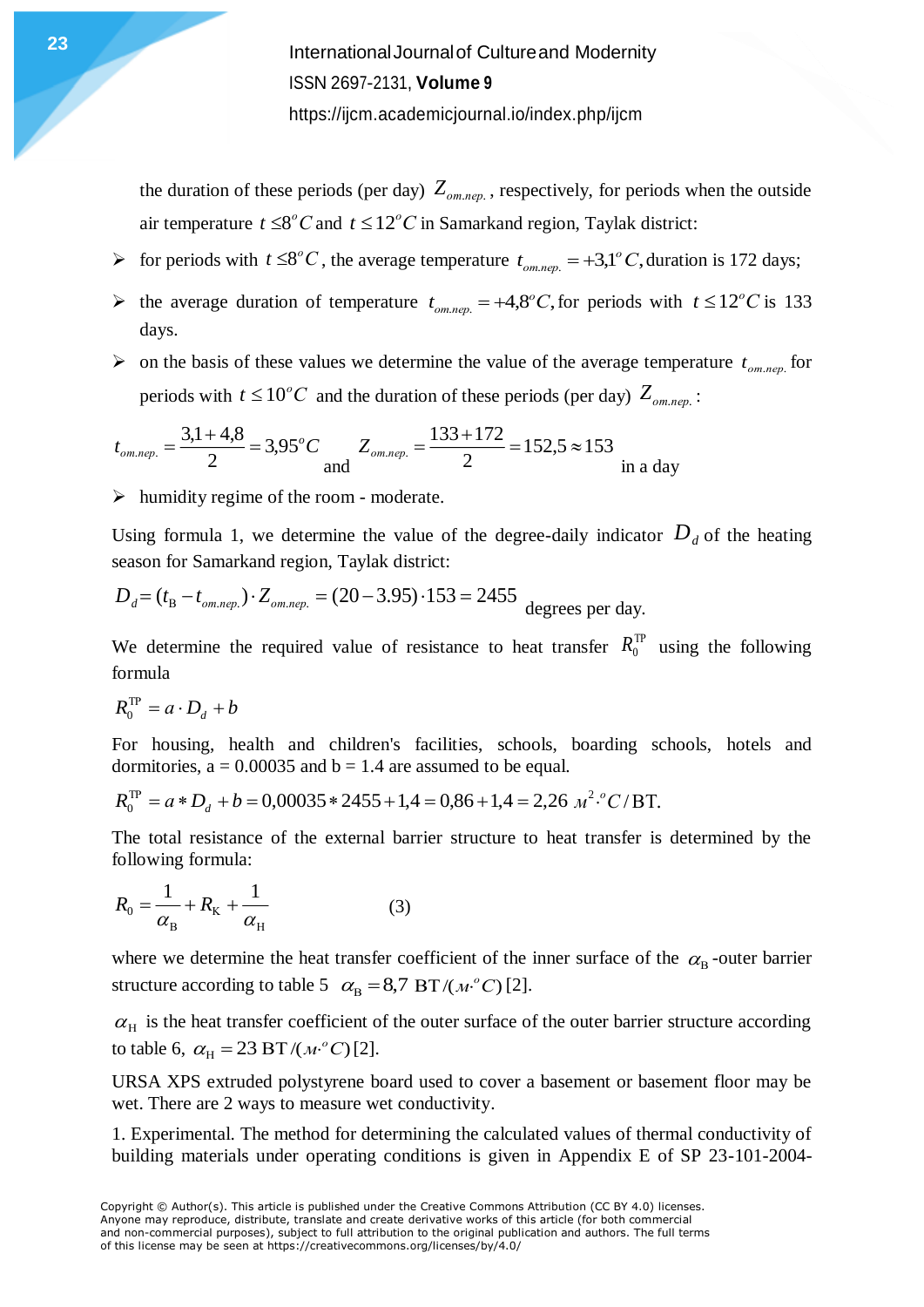Design of thermal protection of buildings [3].

2. Calculated. According to [4], the dependence of the thermal conductivity of the material on the volumetric moisture can be expressed by the empirical formula:

$$
\lambda_{\text{g},\text{a.sc}} = \lambda_{\text{c}yx} + \Delta\lambda \cdot \omega \tag{4}
$$

where  $\lambda_{\text{c}yx}$  is the coefficient of thermal conductivity of the material in the dry state;

increase in the amount of  $\Delta \lambda$ -thermal conductivity for each volume percentage of moisture;

 $\omega$  is the volume of moisture,%.

The value of  $\Delta \lambda$  at the negative temperature of inorganic materials is assumed to be equal to 3,5 · 10<sup>-3</sup>ВТ /(м<sup>.</sup>°C).

The moisture content of extruded polystyrene URSA XPS plate does not exceed 0.3% of its volume due to moisture on the surface of the particles.

Extruded polystyrene has a thermal conductivity of 0.031 BT/ $(\mathcal{M}^{\circ}C)$  га тенг.

Thus, the thermal conductivity of the wetted thermal insulation layer is as follows:

 $\lambda_{\text{\tiny{g,na\!\gg\!c}}} = \lambda_{\text{\tiny{c}\!\times\!x}} + \Delta\lambda * \omega = 0.031 + 3.5 * 10^{-3} * 0.3 = 0.031 + 0.0035 * 0.3 = 0.0104$  $BT/(M<sup>o</sup>C).$ 

| $N_2$ | The name of the material               | Density<br>kg/m3 | Thermal conductivity<br>$BT/(M \cdot ^{\circ}C)$ | Thickness,<br>m |
|-------|----------------------------------------|------------------|--------------------------------------------------|-----------------|
|       | Monolithic reinforced concrete<br>slab | 2500             | 2,04                                             | 0,400           |
|       | Waterproofing                          |                  |                                                  |                 |
| 3     | Extruded poly-tyrol URSA XPS           | 35               | 0,035                                            |                 |
|       | plate                                  |                  |                                                  |                 |
| 3     | Flat asbestos cement sheets            | 1800             | - 79                                             |                 |

Table 1: Layers in the proposed construction

The general equation for determining the total resistance of an external barrier structure to heat transfer is as follows:

$$
R_0 = \frac{1}{\alpha_{\rm B}} + \frac{\delta_1}{\lambda_1} + \frac{\delta_2}{\lambda_2} + \frac{\delta_3}{\lambda_3} + \dots + \frac{\delta_n}{\lambda_n} + \dots + \frac{1}{\alpha_{\rm H}}
$$

and it must not be less than the required value of the resistance to heat transfer  $R_0^{\text{TF}}$ 

$$
R_0 = \frac{1}{8,7} + \frac{0,400}{2,04} + \frac{X}{0,035} + \frac{0,02}{1,79} + \frac{1}{23} = 0,115 + 0,196 + 0,057 + 28,57X + 0,011 = 0,362 + 28,57X = 2,26
$$

 $28.57 * X = 1,898$ 

We determine from the equation  $X = 0.07$  m = 7 cm = 70 mm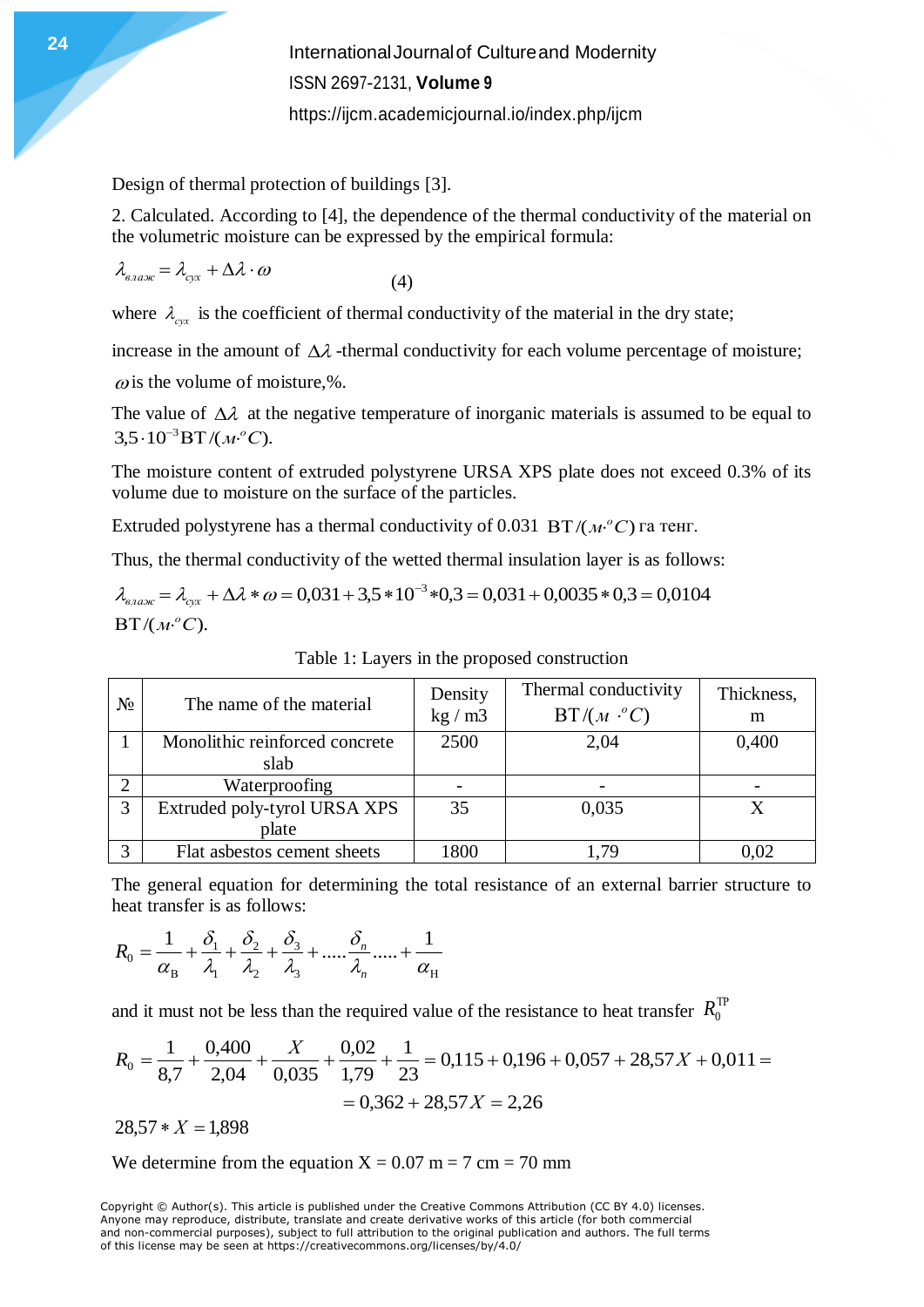Thus, since the minimum thickness of the URSA XPS extruded polystyrene insulation in the proposed design is up to 30 mm, we assume that the thickness of the URSA XPS insulation layer is 70 mm.

**3. The final part.** Initially, a layer of waterproofing is laid along the leveled outer surface of the basement walls. This waterproofing layer can be rubbed or glued. URSA XPS plates are attached over the waterproofing layer.

Wall mounting of URSA XPS plates is as follows:

three or five points of the waterproofing layer are melted and the thermal insulation board is firmly pressed to it. If mastic is used to fasten the thermal insulation boards, mastic is applied to the surface of the thermal insulation board measuring 1250x600 mm, marking 8-10 points, and it is pressed firmly on the waterproofing layer. In the basement area of the building, the slabs are fastened using anchors. In this case, one plate is fastened by 4 anchors. The plates are placed in a checkerboard pattern. Each URSA XPS plate of the selected quarter shape is assembled by placing it close to the adjacent plates with the edge side. In this case, a special groove in the top plate should cover the groove in the bottom plate. This in turn ensures that there are no gaps (breaks) through the thermal insulation layer and reduces heat loss. Once the pit (pit) around the foundation is filled with soil, the URSA XPS slabs are pressed firmly against the basement walls due to the ground pressure.

**4. Conclusion.** This article discusses one of the priority issues today - the construction of underground structures of the building, their protection from freezing, waterproofing and insulation. Increasing the thermal protection of residential and public buildings in order to save fuel and energy resources and reduce operating costs for heating is an urgent problem of construction. The solution to this problem can be achieved primarily through the use of structures covered with a layer of thermal insulation with a high resistance to heat transfer of walls, basement walls and loft coverings.

### **List of used literature (References)**

- 1. QMQ-2.01.01-94. Climatic and physical-geological data for design. State Committee for Architecture and Construction of the Republic of Uzbekistan. Tashkent. 1994 y.
- 2. QMQ 2.01.04-97 \*. Construction heat engineering. State Committee for Architecture and Construction of the Republic of Uzbekistan. Tashkent. 2011 y.
- 3. SP 23-101-2004. Design of thermal protection of buildings. Moscow. 2004.
- 4. V. Feist. Basic provisions for the design of passive houses. Publishing house of the Association of Construction Universities. 2008.
- 5. Tulakov, E. S., Inoyatov, D. T., & Kurbonov, A. S. (2019). Waterproofing and calculation of the thickness of the insulation of the basement wall of a low-rise energyefficient house in accordance with domestic and foreign standards and norms. International Journal of Scientific and Technology Research, 8(11), 3311-3314.
- 6. E.S.Tulakov, D.T.Inoyatov, A.S.Qurbonov. Architecture. Construction. Design. 2019, №1, pp. 56-61. TAQI.
- 7. Тулаков Э.С., Матёқубов Б.П.. Thermal Insulation Of The Foundation Walls Of Buildings And Calculation Of ItsThickness. THE AMERICAN JOURNAL OF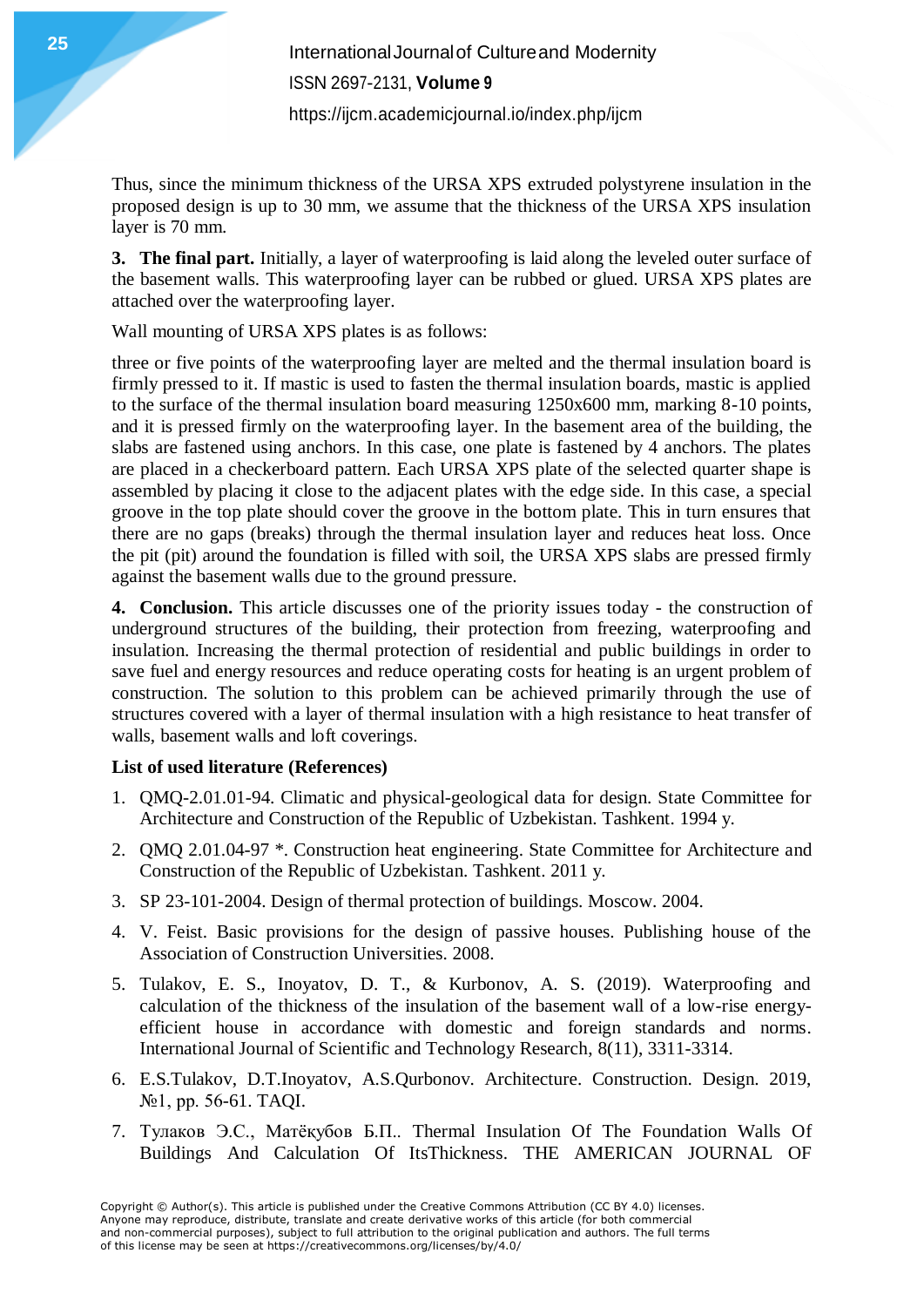ENGINEERING AND TECHNOLOGY (TAJET) SJIF-5.705 DOI-10.37547/tajet Volume 3 Issue 04, 2021 ISSN 2689-0984 The USA Journals, USA www.usajournalshub.com/inde x.php/tajet -С.70-78

- 8. Melikov Zarshed Jamshedovich. (2021). RULES FOR INSPECTION OF THE TECHNICAL CONDITION OF THE BUILDING DURING RECONSTRUCTION. European Scholar Journal, 2(5), 118-121. https://doi.org/10.17605/OSF.IO/J7WMV
- 9. Melikov Zarshed Jamshedovich, & Abdurakhmon Akhunjanov. (2021). SAFETY RULES WHEN CHECKING THE TECHNICAL CONDITION OF A BUILDING DURING RECONSTRUCTION. European Journal of Humanities and Educational Advancements, 2(6), 56-59. https://doi.org/10.17605/OSF.IO/7V35B
- 10. Qizi, Y. Z. S. (2021). Determination of pressure in the plunger during the operation of oil wells by submersible pumps. ACADEMICIA: An International Multidisciplinary Research Journal, 11(3), 159-163.
- 11. Sirojiddinov, U. S., & Shodiyev, K. (2021). ALKALINEACTIVATED OIL-WELL CEMENTS AND SOLUTIONS ON THE BATE OF LOCAL ACTIVE MINERAL SUBSTANCES AND WASTES OF PRODUCTION. Oriental renaissance: Innovative, educational, natural and social sciences, 1(5), 486-491.
- 12. Shodiyev, K. (2021). FEATURES OF STATE REGULATION OF DEVELOPMENT OF TOURISM IN UZBEKISTAN. Oriental renaissance: Innovative, educational, natural and social sciences, 1(5), 492-497.
- 13. Shodiyev, K. (2021). Contribution of ict to the tourism sector development in Uzbekistan. ACADEMICIA: AN INTERNATIONAL MULTIDISCIPLINARY RESEARCH JOURNAL, 11 (2), 457-461.
- 14. Shodiyev, K. (2021). The Contribution of ICT to the Development of Tourism in Uzbekistan. Academic Journal of Digital Economics and Stability, 9, 38-42.
- 15. Shodiyev, K. (2021). THE USE OF ECONOMIC AND MATHEMATICAL METHODS WHEN ANALYZING THE ACTIVITIES OF ENTERPRISES. Scientific progress, 2(3), 108-118.
- 16. Shodiyev, K. (2021). THE USE OF ECONOMIC AND MATHEMATICAL METHODS WHEN ANALYZING THE ACTIVITIES OF ENTERPRISES. Scientific progress, 2(3), 108-118.
- 17. Shodiev, T., Turayey, B., & Shodiyev, K. (2021). ICT and Economic Growth Nexus: Case of Central Asian Countries. Procedia of Social Sciences and Humanities, 1.
- 18. Shodiyev, K. (2021). Contribution of ict to the tourism sector development in Uzbekistan. ACADEMICIA: AN INTERNATIONAL MULTIDISCIPLINARY RESEARCH JOURNAL, 11(2), 457-461.
- 19. Шодиев, К. (2021). ТУРИСТИК СОҲАДА КЛАСТЕР ВА ДАВЛАТ ХУСУСИЙ ШЕРИКЧИЛИГИ АСОСИДА ТАДБИРКОРЛИКНИ РИВОЖЛАНТИРИШ. Scientific progress, 1(6), 857-864.